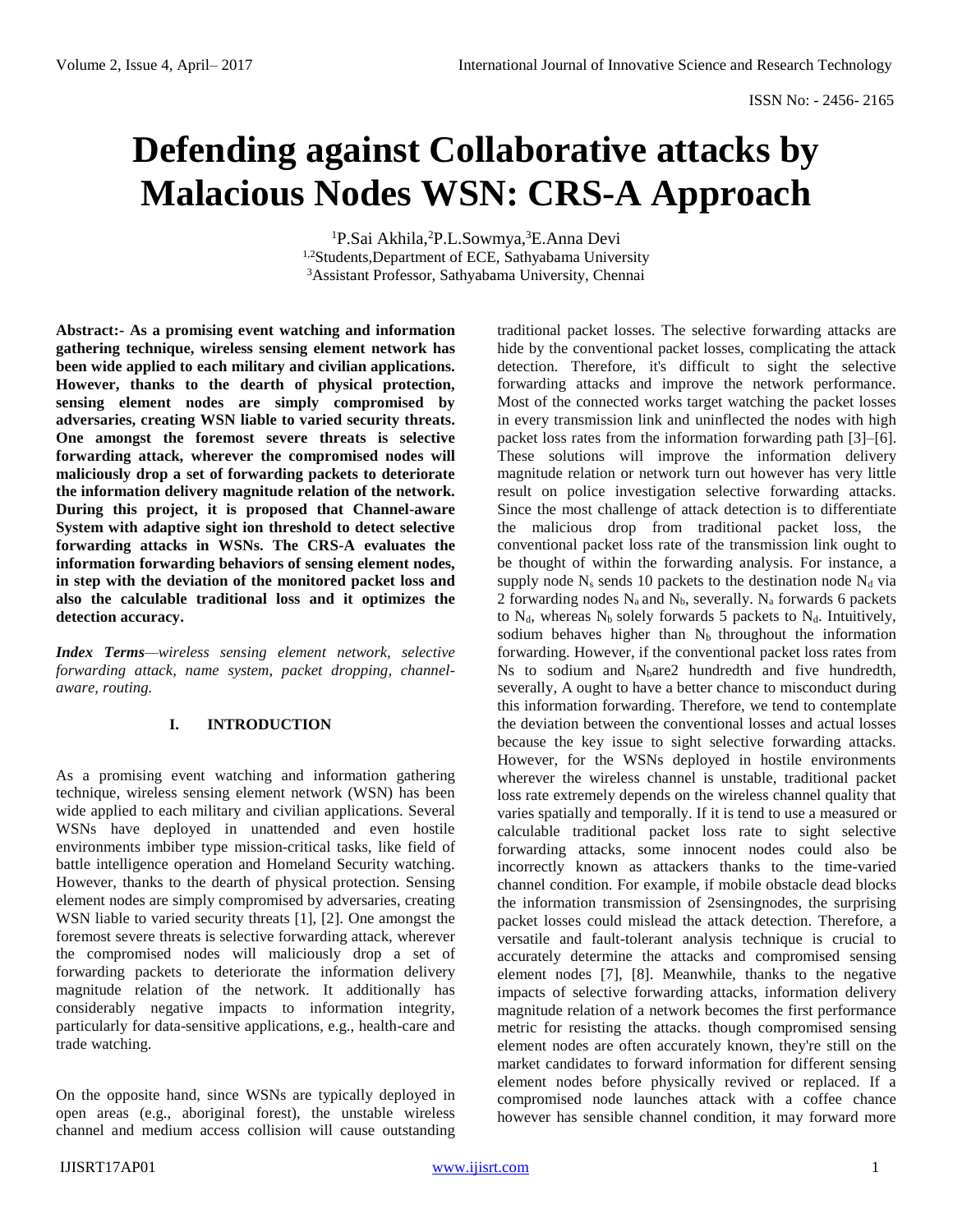data packets than a normal node with poor channel condition, in spite of the malicious drops. Therefore, it is of paramount importance to design an attack-tolerant routing scheme to make full use of these nodes or stimulate their cooperation for improving the data delivery ratio. It is proposed that a Channelaware Reputation System with adaptive detection threshold (CRS-A) to detects selective forwarding attacks in WSNs. Specifically, it divides the network lifetime to a sequence of evaluation periods. During each evaluation period, sensor nodes estimate the normal packet loss rates between themselves and their neighboring nodes and adopt the estimated packet loss rates to evaluate the forwarding behaviors of its downstream neighbors along the data forwarding path. The sensor nodes misbehaving in data forwarding are punished with reduced reputation values by CRS-A. Once the reputation value of a sensor node is below an alarm value, it would be identified as a compromised node by CRS-A. Compared to the previous work [10], this has the following enhancements and new contributions.

- $\triangleright$  It is proposed that CRS-A, which evaluates the forwarding behaviors of sensor nodes by utilizing an adaptive detection threshold. Be theoretically analyzing its performance, it derives an optimal detection threshold for evaluating the forwarding behaviors to optimize the detection accuracy of CRS-A. The optimal detection threshold is determined for each transmission link in a probabilistic way, and can also be adaptive to the timevaried channel condition and the attack probability of the forwarding node.
- > It develops a distributed and attack-tolerant data forwarding scheme to collaborate with CRS-A for stimulating the forwarding cooperation of compromised nodes and improving the data delivery ratio of the network. Rather than isolating all the compromised nodes from data forwarding, it jointly considers the time-varied channel condition and attack probabilities of neighboring nodes in choosing forwarding nodes.
- $\triangleright$  Extensive simulation results demonstrate that the proposed CRS-A with attack-tolerant data forwarding scheme can achieve a high detection accuracy with both of false and missed detection probabilities close to 0, and improve more than 10% data delivery ratio for the network.

The remainder of this is organized as follows. Section II reviews the related works. Section III introduces the system model and design goals. The proposed CRS-A is detailed in Section IV and the adaptive detection threshold is determined in Section V. Section VI presents the attack tolerant data forwarding and summarizes the adaptive and channel-aware forwarding evaluation scheme. Section VII validates the performance of the proposed scheme by extensive simulation results. Finally, Section VIII concludes the paper and outlines our future works.

## **II. RELATEDWORK**

Increasing attention has been paid to developing countermeasures against selective forwarding attacks, due to their negative impacts on network performance and information integrity. The basic idea of existing works is to monitor the forwarding behaviors of sensor nodes, which can provide evidence and guidance for attack detection and defense [11].The following existing work literature review is divided into two categories: Acknowledgment based and neighbor surveillance based schemes, according to different monitoring techniques for data forwarding.

Acknowledgment based Defense acknowledgments from different nodes in the routing path to determine the packet loss rate of each hop and detect the attackers[12],[13]propose a scheme that randomly chooses a number of intermediate nodes along a forwarding path as checkpoints to return acknowledgments for each received packet. If suspicious behavior is detected, it generates an alarm packet and delivers it to the source node. [14] Design and Implement an intrusiondetection system, named Enhanced Adaptive Acknowledgments (EAACK), for mobile ad hoc networks. Due to the high load of hop-by-hop acknowledgments,(EAAC) combines a two-hop acknowledgment scheme and an end-toend acknowledgment scheme to detect the malicious Behaviors and reduce the network overhead. In addition, EAACK adopts a digital signature with acknowledgment to ensure authentication, integrity, and non-repudiation. As an elastic evaluation scheme, the reputation system is also applied to attack detection. Zhang et al. [4] develop an audit-based misbehavior detection system to integrate reputation management, trustworthy route discovery, and identification of misbehaving nodes based on behavior audits in ad hoc networks. In [15], the correlations between link errors and malicious drops are investigated to detect selective forwarding attacks. In order to guarantee truthful calculation for the correlations, it is proposed that homomorphism linear authenticator (HLA) based public auditing architecture that allows the detector to verify the truthfulness of acknowledgments reported by nodes. Neighborsurveillance based Defense Techniques with the Watchdog hardware [16], sensor nodes can monitor the forwarding behaviors of their neighboring nodes and record The actual packet loss accurately. [5] Investigates a functional reputation based reliable data aggregation method against selective forwarding attacks in clustered WSNs. Each node maintains a reputation table to evaluate the behaviors of its neighbor nodes, based on the forwarding monitoring of the neighboring nodes. The nodes with low reputation values are isolated from the routing path. However the reputation Evaluation is only based on the monitored packet loss during the forwarding. [6] style a continual game based mostly approach to research the collision on selective forwarding attacks in multi-hop wireless networks. In [17], it is proposed that a facet Channel watching (SCM) theme to sight selective forwarding attacks in wireless circumstantial networks. the nodes adjacent to an information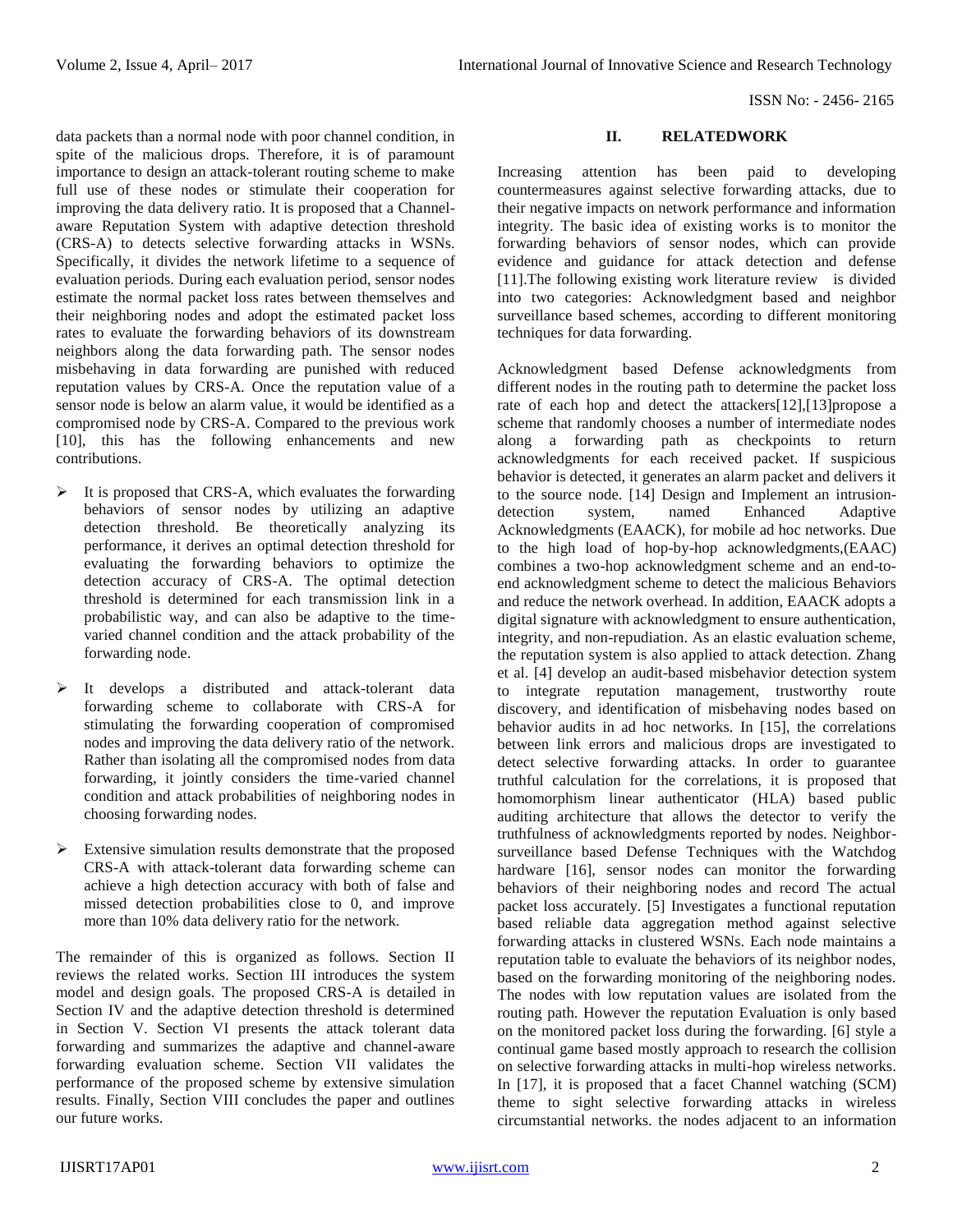communication route, to represent a facet channel for watching the forwarding behaviors of the nodes on the way. Once misbehaviors are detected, the watching nodes send alarm packets to the supply node through each channels. Besides these 2classes of countermeasures, multi-path routing is additionally a wide applied technique to attenuate the impact of selective forwarding attacks on information delivery instead of sight them [18]–[20]. The concept is to divide every information packet into M shares by a (T, M)-threshold secret sharing rule. every packet share is allotted a TTL (time to live) field and forwarded by a indiscriminately elite neighboring node. because the TTL decreases once every transmission, the random forwarding is continual till TTL decreases to zero. As long because the destination receives T shares, the initial message are often with success reconstructed. In such the simplest way, the information integrity are often bonded. Most of the connected works mentioned higher than will effectively mitigate the negative impacts of selective forwarding attacks on data integrity and network performance. However, they need restricted capability to accurately sight the attacks and determine the compromised sensing element nodes. many recent studies contemplate the conventional packet loss into selective forwarding attack detection for wireless mesh networks [21],[22]. However, each of the works use associate calculable traditional packet loss rate to guage the information forwarding behaviors over an extended amount. Such approaches aren't applicable for the WSNs within the unstable radio atmosphere, wherever the high and time-varied packet loss could considerably scale back detection accuracy. Moreover, in their schemes, a node are known as associate aggressor once the amount of lost packets throughout its forwarding exceeds a precise price. The one-time detection also can turn out an oversized false detection chance for the innocent nodes [23]. In the previous work [10], a name system is exploited to sight selective forwarding attacks by taking the conventional packet loss rate into thought. However, it's supporteda hard and fast analysis threshold and easily isolates all the compromised nodes from the information forwarding methods. In this, it is tend to verify associate adaptive threshold to guage the information forwarding behaviors, which might optimize the detection accuracy of the name system. Moreover, it tends to develop associate attack-tolerant routing theme collaborating with the name system to stimulate the cooperation of compromised nodes for associate improved information delivery magnitude relation.

## **III. SYSTEM MODEL AND STYLEGOALS**

### *A. Network Model:*

It is tend to contemplate a WSN consisting of a group of indiscriminately distributed sensing element nodes, denoted by N, associated a sink node to observe an open space. Every sensing element node sporadically senses the attentiongrabbing data from the environment and transmits the detected information to the sink via multi-hop routing among sensing element nodes. Sensing element nodes communicate with their neighboring nodes supported the IEEE 802.11 DCF. The monitored space has associate unstable radio atmosphere, creating the packet loss rates throughout the communications of sensing element nodes considerably accrued and vary from time to time [21].Since sensing element nodes ar deployed within the open space and lacked equate physical protection, they'll be compromised by adversaries through physical capture or computer code vulnerabilities to misconduct in information forwarding. It tends to use PM to denote the compromising chance of sensing element node, that is outlined because the chance that a sensing element node is compromised by the soul. Meanwhile, it tends to assume that sensing element nodes will monitor the information forwarding traffic of their neighboring nodes neighbor watching with Watchdog [16] or acknowledgment based mostly approaches [12]. It implies that a sensing element node will get that what percentage information packets ar forwarded by its forwarding sensing element nodes. Existing works [5], [13] offer a comprehensive study on watching forwarding traffic of sensing element nodes, that isn't the main target of this paper. Since the unstable radio atmosphere causes fluctuated packet loss rates between the neighboring nodes, it's difficult to differentiate the monitored forwarding behavior is traditional or not. for simple understanding of the work, Table I summarizes the oftentimes used mathematical notations.



#### *B. Attack Model*

Compromised sensor nodes can launch selective forwarding attacks to degrade the performance of the network. Specifically, when a compromised sensor node receives a data packet, it maliciously drops it with a probability, referred to as attack Probability. Since the adversary can control the attack probabilities of compromised nodes, it is difficult to distinguish if the packet losses are caused by fluctuated channel condition or malicious drops, especially for the nodes with low attack probabilities [24].

Furthermore, several neighboring compromised sensor nodes can collaborate with each other to launch promotion/ demotion attacks to achieve benefits [25]. For example, if Na and  $N_b$  are two neighboring compromised sensor nodes and data traffic is from Na to  $N_b$ , Na may provide a partial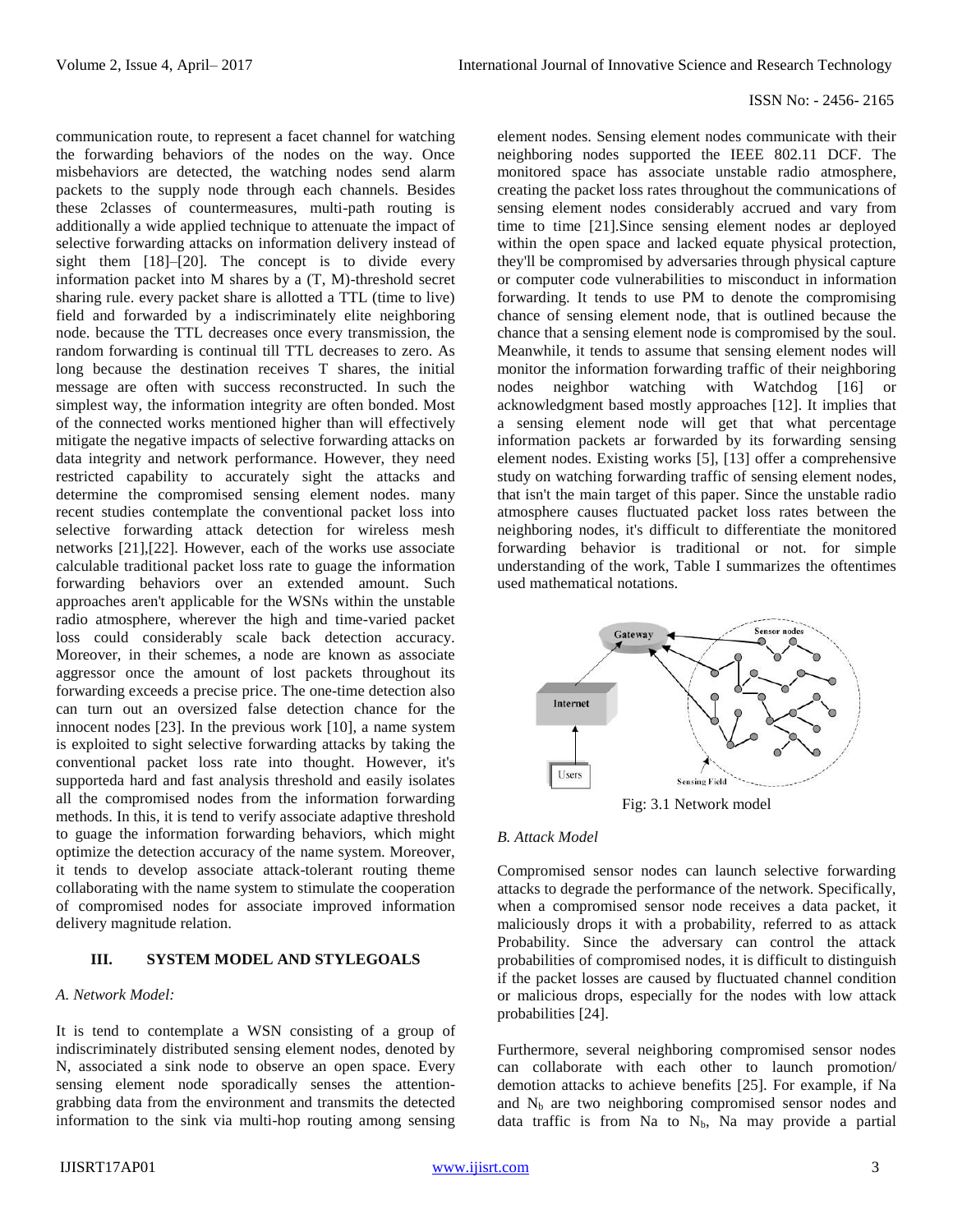evaluation for Nb's forwarding behaviors. Besides, Na can announce  $N_b$  as a normal node to its other neighboring nodes, in spite of  $N_b$  misbehaving in the data forwarding. However, we do not consider the special case where Na is totally honest in data forwarding to cover for Nb's misbehaviors to achieve benefits. This case can be effectively addressed by the hop-byhop acknowledgment or two directional neighbor monitoring techniques [4], [22].We consider that cryptographic techniques have been utilized in the network to provide sufficient data confidentiality and authentication against the adversary, then we can focus on resisting selective forwarding attacks. In addition, we assume there are only a fraction of sensor nodes compromised by the adversary to misbehave in data forwarding since the network would be useless if the majority of sensor nodes are manipulated by the adversary. In the following, we call the compromised sensor nodes as malicious nodes and the other sensor nodes as normal nodes.

#### **IV. CRS-A: THE CHANNEL-AWARE REPUTATION SYSTEM WITH ADAPTIVE DETECTION THRESHOLD**

In this section, it is proposed that CRS-A to detect selective forwarding attacks and identify malicious nodes. In CRS-A , every sensing element node maintains a name table to guage the long forwarding behaviors of its neighboring nodes. The essence of CRS-A is to dynamically update the name table supported the forwarding behavior analysis for the neighboring nodes, by taking the conventional packet loss rate into thought. However, because the unstable radio atmosphere create the standard of wireless channel vary with time, traditional packet loss could also be completely different over an extended period. Therefore, we tend to divide the full network life into a sequence of analysis periods T.

In every analysis period Tt, the channel condition of every information transmission link is assumed to be stable. Meanwhile, for every Tt, we tend to introduce a channel estimation stage at the start of Tt, and a name update stage at the top of Tt. throughout the channel estimation stage, sensing element nodes estimate the conventional packet loss rates of the communication links with their neighboring nodes and use them to guage the forwarding behaviors of neighboring nodes. Fig. one shows the summary of analysis periods over the network life. The name updates in CRS-A consists of 3 procedures: name analysis, propagation, and integration. name analysis is to guage short name scores for the forwarding behaviors of sensing element nodes, supported the deviation of calculable traditional packet loss rate and monitored actual packet loss rate. With name Propagation, the evaluated short name scores are often propagated to the neighboring nodes to realize a a lot of comprehensive analysis. Finally, by name Integration, sensing element nodes integrate the name scores evaluated by themselves and also the propagated name scores from their neighboring nodes to update the name table. Fig. two shows the design of CRS-A. In the following, we tend to describe every procedure of CRS-A thoroughly. Since the wireless channel of the WSN is well wedged by unstable radio atmosphere to cause noticeable packet losses throughout wireless transmission, the conventional packet loss ought to be thought of within the forwarding behavior analysis for sensing element nodes. in step with the network model, normal packet loss is especially caused by the poor and unstable wireless channel and MAC layer collisions. We discuss the normal packet loss estimation from the two aspects as follows.

# *A. Packet Loss Caused by Radio Link Quality*

The poor and unstable radio link quality are the primary reason for the time-varied packet losses. In [21], [22], the link condition is formulated as a two-state Markov model, and the packet loss rate is determined as an average value over a longterm period. However, adopting an average value to represent a time varied value may mislead the evaluation for forwarding behaviors [26], [27]. Furthermore, dynamic environments make the link quality varied in different locations. Therefore, the packet loss estimation should be performed in each evaluation period by each sensor node. In CRS-A, the link quality estimation for each pair of neighboring nodes is based on the Received Signal Strength Indicator (RSSI) and Signal-to-Noise Ratio (SNR), under the symmetric channel assumption [27], [28].For each Tt, the packet loss rate caused by poor link quality, denoted by p1i,j(t), can be estimated by RSSI and SNR for the transmission link from Ni to Nj.

# *B. Packet Loss Caused by MAC Layer Collisions*

As data transmission between two neighboring nodes is based on the IEEE 802.11 DCF, MAC layer collisions may increase the normal packet loss rate. Since sensor nodes are static in our network, it means each sensor node has a fixed number of neighboring nodes. Then, we can use the analytical results in [21], [29] to estimate the packet loss caused by medium access collisions without the impact of hidden terminals [26], [27]. Let n be the number of nodes contending for channel access at Nj and pt as the probability that a node transmits data in the time slot. When MAC channel is at steady state, the probabilities for observing an idle, successful, and colliding slot, denoted as pi, ps, and PC, respectively.

# *C. Reputation propagation*

In order to share the monitored forwarding behavior information and hence to improve the attack detection accuracy, Ni propagates the first-hand reputation scores, such as r1i,j(t), to their neighbors during each  $T_t$ . The received reputation scores from the neighboring nodes are called as second hand reputation scores, which reflect the evaluation of the neighboring nodes on their next hop nodes. However, the reputation propagation causes CRS-A vulnerable to collaborative promotion/demotion attacks, which means neighboring malicious nodes can collaborate with each other to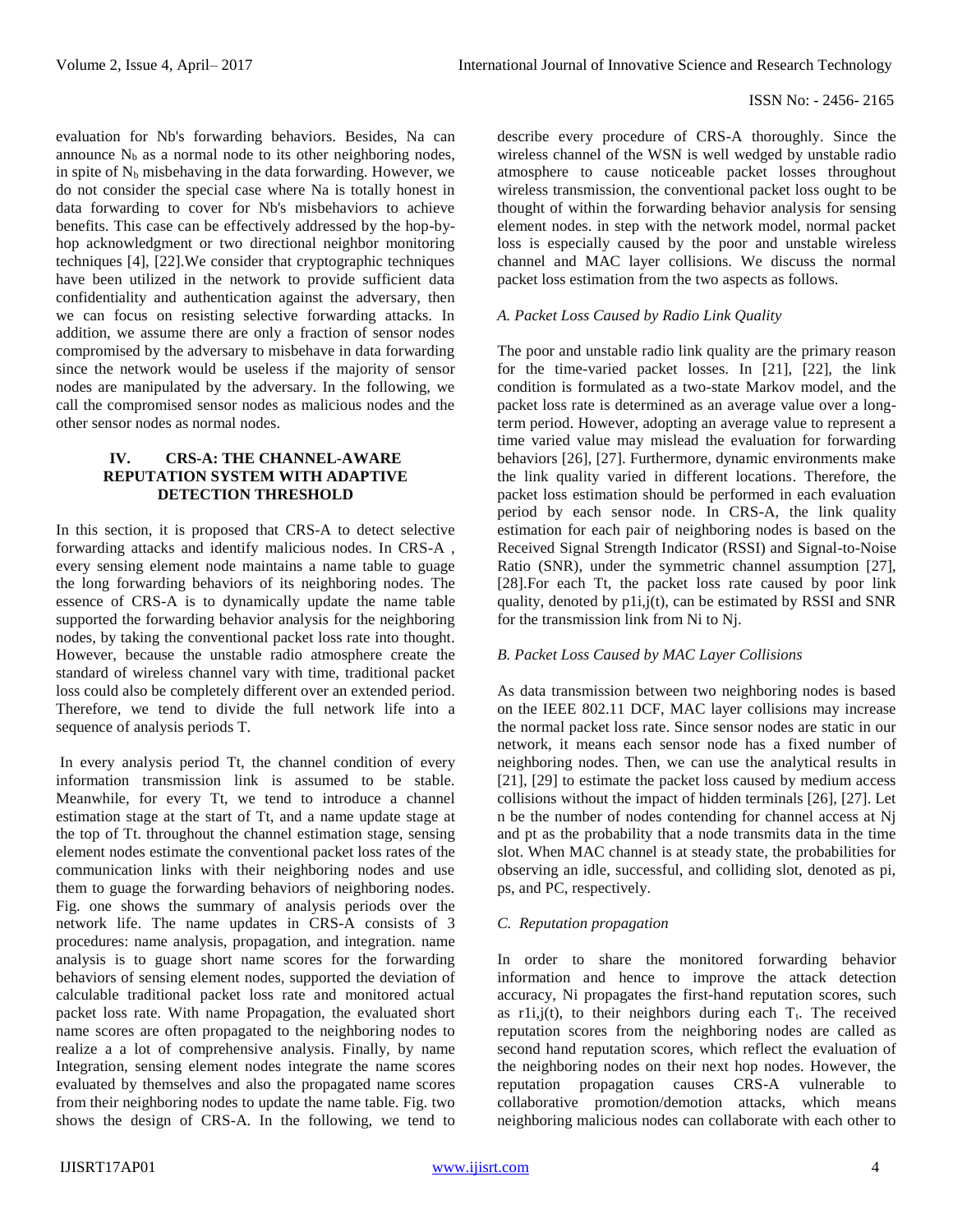mutually promote their reputation scores [25]. To mitigate the impact of the potentially partial reputation scores, we determine the second-hand reputation scores as follows.

#### **V. EXISTING SYSTEM**

The basic idea of existing works is to monitor the forwarding behaviors of sensor nodes, which can provide evidence and guidance for attack detection and defense. Mainly there are the two existing techniques are used one is Acknowledgment based Defense Technique and another one is Neighbor-surveillance based Defense Technique. However, both of the works use an estimated normal packet loss rate to evaluate the data forwarding behaviors over a long period. Such approaches are not applicable for the WSNs in the unstable radio environment, where the high and time-varied packet loss may significantly reduce detection accuracy.

#### *Disadvantages*

Messages over disjoint increase the pollution attacks packets loss is more. A malicious node can attracts all packets by using forged route reply or hidden attack.

# **VI. PROPOSED SYSTEM**

To improve detection accuracy and packet delivery ration we propose the technique named as CRS-A. In CRS-A, each sensor node maintains a reputation table to evaluate the long-term forwarding behaviors of its neighboring nodes. The essence of CRS-A is to dynamically update the reputation table based on the forwarding behavior evaluation for the neighboring nodes, by taking the normal packet loss rate into consideration. However, as the unstable radio environment make the quality of wireless channel vary with time, normal packet loss may be different over a long time period. Therefore, we divide the whole network lifetime into a sequence of evaluation periods. Based on estimation each sensor stores the packet loss info and then sensor uses the stored info to evaluate the forwarding behavior of neighbor.

*Advantages*

Help in preventing or avoiding an attack in its initial stage. Hidden attack is not possible QOS is maintained. It can identify all the addresses of nodes in the selected routing path from a source to destination after the source has received the RREP message.

## **VII. ENHANCEMENT**

It is proposed that a Channel-aware Reputation System with adaptive detection threshold to detect selective forwarding attacks in WSNs. The CRS-A evaluates the data forwarding behaviors of sensor nodes, according to the deviation of the monitored packet loss and the estimated normal loss and it optimizes the detection accuracy.

## **VIII. ALGORITHM**

- 1) Initialize the Hello timer
- 2) If Hello timer expires
	- a) Send hello message
- 3) If node has data
	- a) If coop checking not yet over
	- b) Get the random neighbor from table
	- c) Send the req to the neighbor node
	- d) Else
	- e) Send the req to destination
- 4) If packet received
	- a) If the packet is hello packet
		- i) If sender is not malicious
			- (1) If node is unknown node (a) Add details in table
			- (2) Else
				- (a) Update the expire time
		- ii) Else
			- (1) Ignore the packet
	- b) If packet is Req packet
		- i) Do basic packet filtering and updating operation
		- ii) If current node is destination && sender is neighbor
			- (1) Set packet as Freq
			- (2) Ignore the packet
		- iii) If current node is malicious node
			- (1) Send reply
		- iv) If node is destination
		- (1) Send reply
	- c) If packet is reply packet
		- i) If current node is destination of reply packet && source is neighbor
			- (1) Set packet final node is malicious
			- (2) Ignore the packet
		- ii) Else
			- (1) Do normal filtering and updating operation

# *A. Packet estimation approach*

If packet is data type

- *Data transfer to the shortest path.*
- ightharpoonup in its initialize  $Trust = 1.000$  for every nodes in a find path.
- Example 1 Check per every hop count  $(Trust = Rx/(Tx * 100))$
- $\triangleright$  Calculated value update to Rtable (*TrustURtable*)
- I. If  $Trust < 0.75$  &  $< 0.25$ 
	- $\triangleright$  Update node detail into malicious list

Break link

- $\triangleright$  Generate RREQ to find new route without hacker
- $\triangleright$  Once again data transfer in another route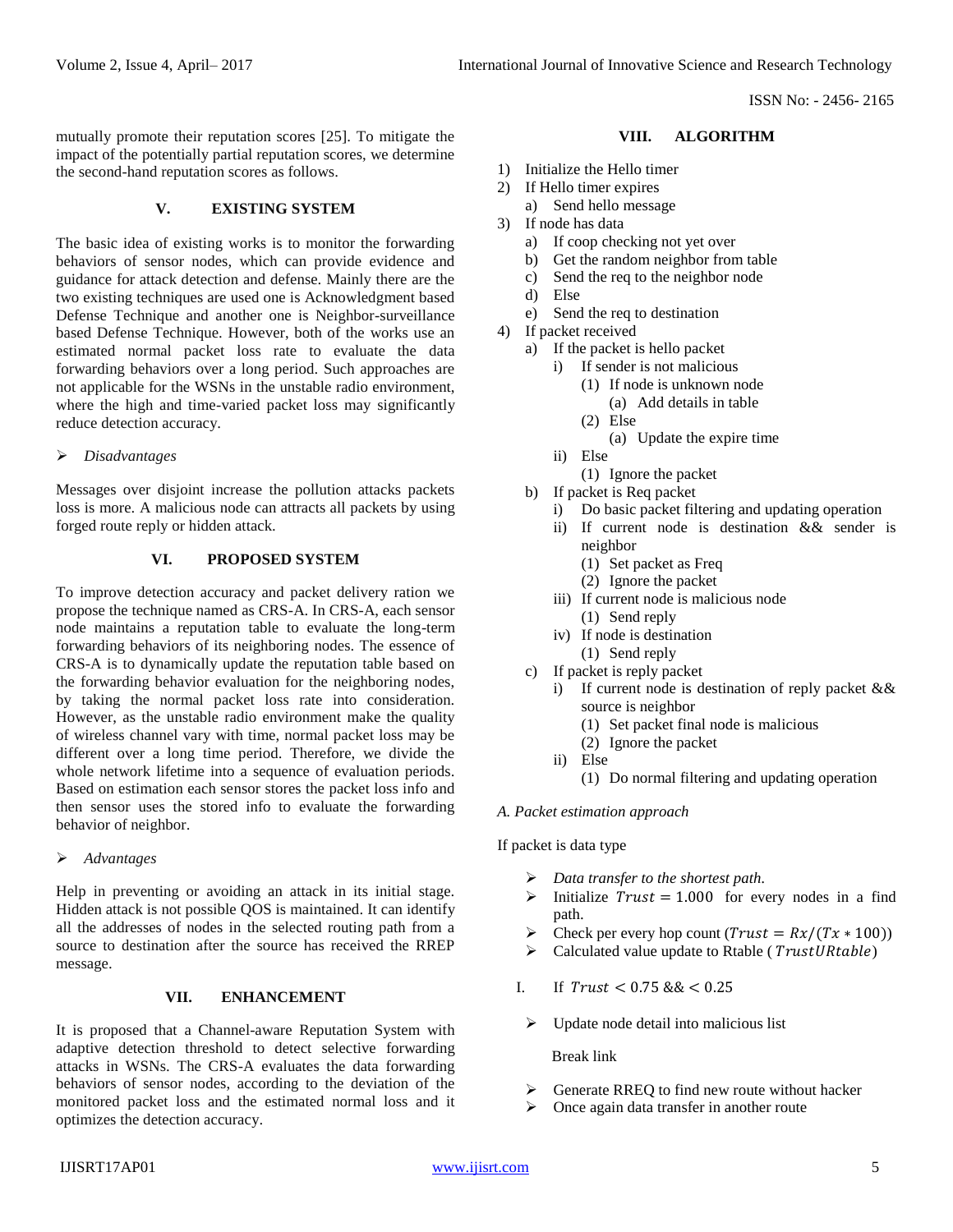II. Else transfer regular data.



**IX. OUTPUT**

Fig: 9.1.Now SFA attack detect at node 5



Fig:9.2.Packet estimation of SFA attack prevented the process from node 6 reduce the packet



Fig:9.3. Throughput Comparison





Fig 9.5: Pdf comparison

# **REFERENCES**

- [1] I. Butun, S. Morgera, and R. Sankar, "A survey of intrusion detection systems in wireless sensor networks," IEEE Commun. Surv. & Tutor., vol. 16, no. 1, pp. 266–282, 2014.
- [2] Y. Zou, X. Wang, and W. Shen, "Physical-layer security with multiuser scheduling in cognitive radio networks," IEEE Trans. Commun., vol. 61, no. 12, pp. 5103–5113, 2013.
- [3] B. Xiao, B. Yu, and C. Gao, "Chemas: Identify suspect nodes in selective forwarding attacks," J. Parallel Distributed Comput., vol. 67, no. 11, pp. 1218–1230, 2007.
- [4] Y. Zhang, L. Lazos, and W. Kozma, "Amd: Audit-based misbehavior detection in wireless ad hoc networks," IEEE Trans. Mob. Comput., prePrints, published online in Sept. 2013.
- [5] S. Ozdemir, "Functional reputation based reliable data aggregation and transmission for wireless sensor networks," Comput. Commun., vol. 31, no. 17, pp. 3941–3953, 2008.
- [6] D. Hao, X. Liao, A. Adhikari, K. Sakurai, and M. Yokoo, "A repeated game approach for analyzing the collusion on selective forwarding in multihop wireless networks," Comput. Commun., vol. 35, no. 17, pp. 2125–2137, 2012.
- [7] X. Liang, X. Lin, and X. Shen, "Enabling trustworthy service evaluation in service-oriented mobile social networks," IEEE Trans. Parallel Distr. Sys., vol. 25, no. 2, pp. 310–320, 2014.